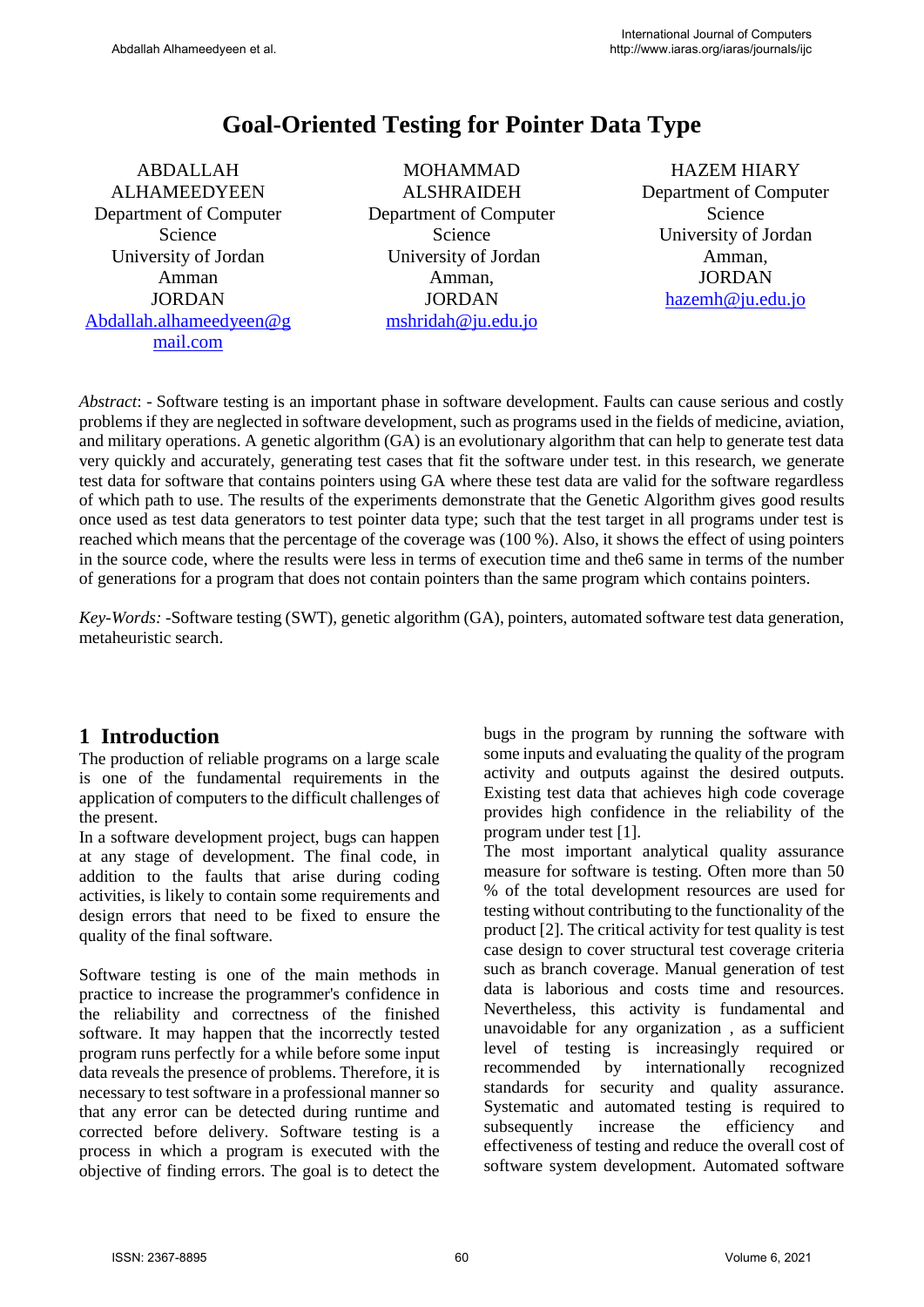testing can significantly reduce the cost of software development and test runs would be much faster [3].

In general, searching for an input datum in a search space (domain/set) of possible input datum is treated as an optimization and improvement problem. Therefore, we use the genetic algorithm as an optimization technique to test a program that contains pointer data types by having GA automatically generate test data that satisfy a certain objective within these programs.

This paper investigates and evaluates the performance of GA for generating test data for a variable of data type Pointer in different cases (i.e. multiple programs with different structures). The results show that the proposed algorithm has high performance in terms of coverage and runtime.

First, an overview of the current research on test data generation in software testing is given. Then, the proposed heuristics-based algorithms are presented. Subsequently, the experimental setup and the programs used for testing under the proposed algorithms are presented and evaluated. Finally, new insights are gained and future recommendations for action are derived.

## **2 Related Work**

Software testing is considered one of the most critical phases in the software development life cycle and the efficiency of a software test is directly related to the code coverage. The degree of code coverage is strongly influenced by the test data, which is why the provision of efficient techniques for the automatic generation of test data is a significant aspect .Despite the sizable literature on software quality assurance techniques, testing remains one of the most widely practiced and studied approaches for assessing and improving software quality [24]. There are many types of software testing techniques; each act toward a different purpose. These techniques can be categorized into black-box testing (functional) [15], white–box testing (structural), and grey-box testing as in [16-18], or into random and dynamic test data generation as in[19, 20, 23]. Dynamic test data generation has been a popular way for generating test cases based on the execution of a specific program to obtain the information needed to build an acceptable test case. In black-box testing, known as functional testing, test cases are built only on functional requirements of the system under test without taking into account the internal structure of the program[15]. The goal of this kind of testing is to notice when the program's input/output behaving in disagreement with its specification. Black box testing is inexpensive, and no implementation knowledge is required. White-box testing considers the internal structure of the program. The structure of the software is examined by executing the code. In this type of testing, a tester must have full knowledge about source code [21]; Grey-Box testing integrate both white box and black-box testing. The program in this technique is tested with poor knowledge of the internal structure as well as a basic understanding of the system [4].

Random test data generation involves randomly selecting test data until suitable data is found. This is a simple method that only searches the search space by randomly selecting solutions and evaluating their suitability. Although it is a relatively unspecific strategy, it can be implemented with little effort [21].

Hill Climbing is a well-known local search algorithm where a solution is improved, with a beginning point, a randomly picked initial solution from the search space, this solution's surroundings are explored and evaluated. Once a more suitable solution is identified, it replaces the current solution. The neighborhood of the new solution is then investigated. If a better solution is found, the current solution is replaced again, until no improved neighbors can be found for the current solution. Hill climbing is simple and yields quick results. However, the search can easily lead to suboptimal results if hill climbing leads to a solution that is locally but not globally optimal [5].

Simulated Annealing (SA) is premised on the idea of the chemical process of annealing technique involving heating and controlled cooling of a material to increase the size of its crystals and reduce its defects. The structural properties of the cooled solid depend on the rate of cooling [6]. SA extends Hill Climbing such that it accepts poor solutions with low probability. SA allows for more freedom of movement inside the search space. As the search advances, the chance of accepting an inferior solution (p) changes, and is expressed as [6,7] :

 $p=e-\delta/t$  (1)

Where t is a control parameter known as the temperature, and δ indicates the difference in objective value between the current solution and the neighboring inferior solution being considered. a cooling schedule is used to regulate the temperature. The temperature is first set high to allow unfettered mobility about the search space and to eliminate reliance on the starting solution. The temperature decreases as the search goes. If cooling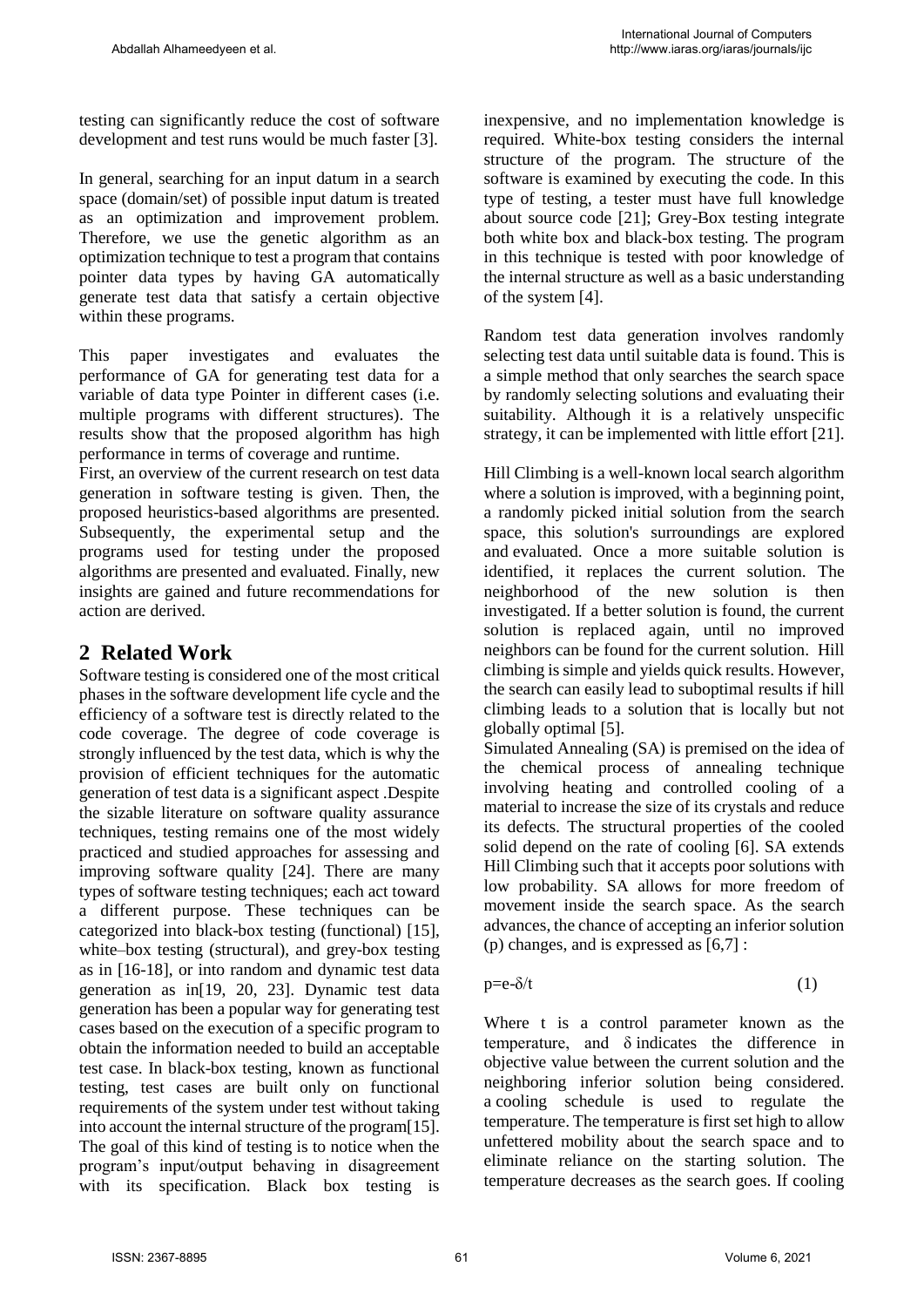occurs too quickly, however, not enough of the search space will be examined, increasing the possibilities of the search becoming stuck in local optima.

Swarm Intelligence it is simulating the natural phenomenon of bird flocking or fish schooling. The particle swarm optimization algorithm starts with a population of random potential solutions, which can be considered as particles, each particle is given a random velocity and transported through the problem space iteratively. It is drawn to the site where the particle has achieved the best fitness so far, as well as the location where the best fitness has been attained across the entire population [8].

### **3 Proposed Methodology**

In order to create test data to test code which contains pointer data type, GA was used; more specifically, this section describes fitness function design, structural testing criteria, pointer data type, hardware and system software, and finally, optimization tool in MATLAB [14].

In terms of fitness function design, the fitness value for an individual (test data) is computed using the number of levels covered by the individual b local distance at the control dependent node where control flow diverging away from the target node [10,11]. Therefore, the fitness function consists of two main components as follows:

### **3.1 Approximation level calculation (AL)**

Considering Equation 2 which presents AL calculation [10,11], where Dn is the number of dependent nodes and En is the number of executed nodes. Dependent nodes present the number of control dependent nodes for the target node, and executed nodes present the number of control dependent nodes successfully executed in the manner we want.

$$
AL = (Dn - En) - 1 \tag{2}
$$

#### **3.2 Local distance calculation (LD)**

Referring to Equation 3 presents the local distance (LD) calculation, and Equation 4 which presents the normalized PD, respectively [10,11] and [12]. Further, the PD will be computed according to Korel's distance function in Table 1. The normalized PD is between 0 and 1. Also, Equation 5 presents the final fitness function (FFF).

|  | $LD = \text{Normalize (PD)}$ |  |  |  | (3) |  |
|--|------------------------------|--|--|--|-----|--|
|  |                              |  |  |  |     |  |

$$
Normalize (PD) = 1 - 1.001 - PD
$$
 (4)

$$
FFF = AL + LD \tag{5}
$$

In terms of structural testing design, node–oriented criteria we will use in this paper to cover branches for if statement, and controlling number of iteration for while statement. The branch criteria goal is to cover specific nodes of the control flow graph (CFG). Considering every possible result of all decisions or branches to be covered at least once; means that all control flows are executed. It implicitly means statement coverage, since every statement is reached if all branches in a program are executed once [13].

Regarding the pointer data type, this study will test code that contains pointers; more precisely, pointers to an integer are thoroughly tested within the if statement and while statement, so we will consider several cases as follows:

IF – conditional statement: IF statement, IF-ELSE, and IF nested in multiple levels will be tested. WHILE – statement: where the test target is finding out a test data such that the total number of iterations executed equals the total number of expected iterations, this is used in WHILE and nested WHILE. The combination between WHILE and IF statement: the test target exits in a while – statement and also in if – statement together.

In terms of hardware and system software, the experiments were implemented using an integer vector. The characteristics of the device are presented as follows: Windows 10 Pro as an operating system, 2.8GHz core-i7 CPU, 8GB RAM, and the test programs are implemented in MATLAB version R2018a.

In terms of optimization tool in MATLAB, it is a toolbox used to implement a variety of algorithms (solvers) in MATLAB, which uses its matrix functions to build a set of versatile tools for implementing a wide range of solver methods, in our case, it will be GA [14].

Table 1 The Korel's Distance Functions [22]

| <b>Branch Predicate</b> | <b>Branch Function</b>       |
|-------------------------|------------------------------|
| $A = B$                 | $\mathbf{ABS}(\mathbf{A-B})$ |
| $A \neq B$              | $K-ABS(A-B)$                 |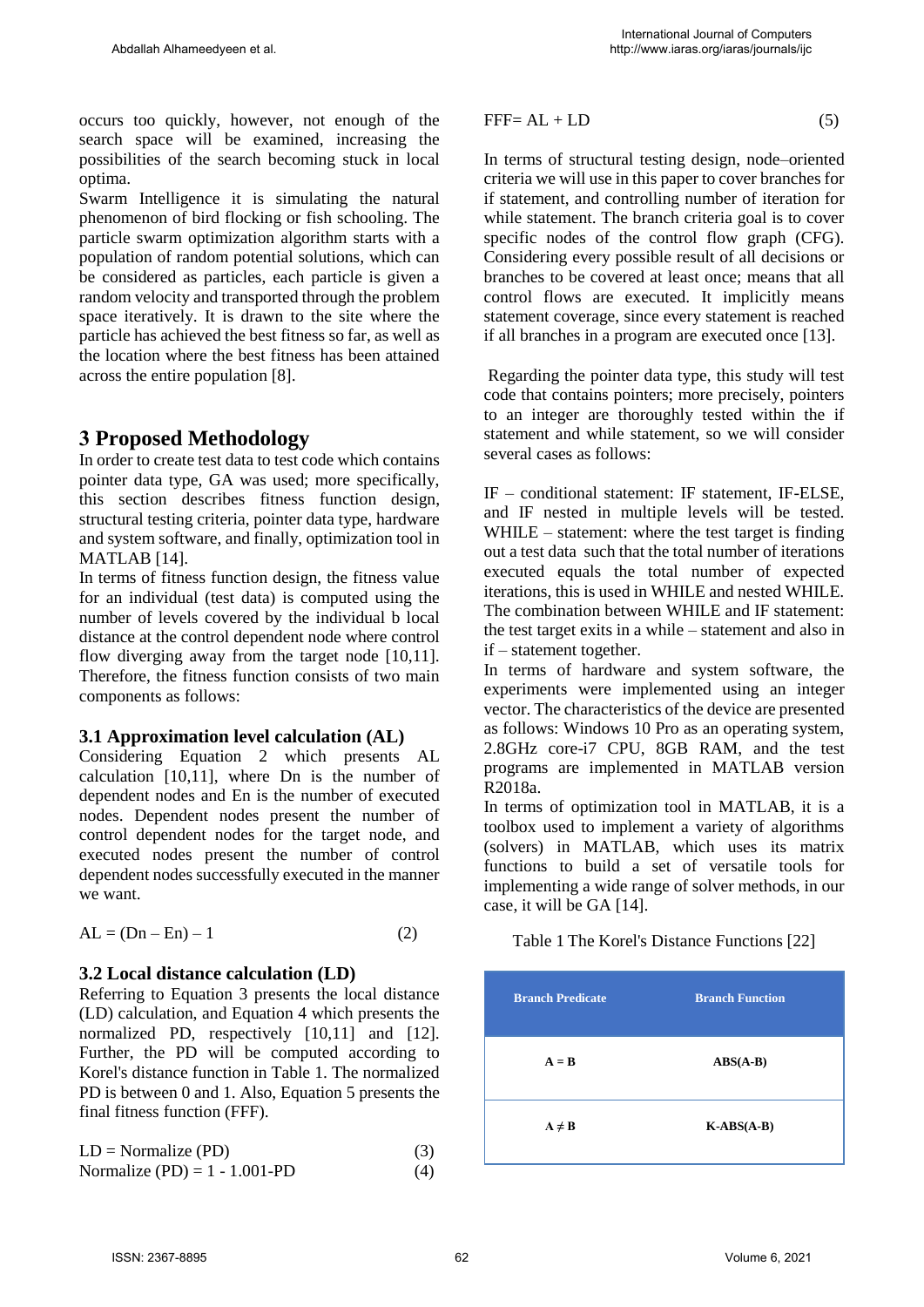| A < B        | $(A-B) + K$                   |
|--------------|-------------------------------|
| $A \leq B$   | $(A-B)$                       |
| A > B        | $(B-A)+K$                     |
| $A \geq B$   | $(B-A)$                       |
| <b>XORY</b>  | MIN(Distance(X), Distance(Y)) |
| <b>XANDY</b> | MAX(Distance(X), Distance(Y)) |

### **4 Experimental Results**

Considering the experiment design, six C++ programs were selected as benchmarks, Table 2. below presents a description of programs under test, to evaluate the performance of GA as a test data generator in order to test code that contains pointers, each program has its unique set of attributes. For each program, corresponding CFG is constructed and the test target is selected. Then, an instrumented version is developed of the considered programs in MATLAB.

Table 2 Programs under Test

| Program name       | <b>Description</b>                                                                                                                                                                                                                                      |
|--------------------|---------------------------------------------------------------------------------------------------------------------------------------------------------------------------------------------------------------------------------------------------------|
| <b>Exception</b>   | A single if-statement in which the condition<br>(predicate) is a simple predicate. The target exits<br>inside the if-statement.                                                                                                                         |
| <b>Evaluation:</b> | A single if-else-statement in which the condition<br>is a simple predicate. The else-part contains the<br>target.                                                                                                                                       |
| <b>Bonus</b>       | Two while-statements which are placed within a<br>if-statement where all of the conditions are<br>straightforward predicates                                                                                                                            |
| <b>Checkclass</b>  | A single if-statement inside a while-statement<br>where all of the conditions are straightforward<br>predicates. The test target exits inside the if-<br>statement                                                                                      |
| Minmax             | One if-statement and while-statement contain two<br>sequential if-statements. In which<br>all the<br>conditions are simple/primitive. The target is see<br>whether the number of executed iterations equal<br>to the expected iterations number or not. |
| <b>Triangle</b>    | Three sequential if-statements and three nested if-<br>statements in which all the conditions are<br>compound predicates. The target exits inside the<br>second nested if-statement.                                                                    |

Considering evaluation parameters, the GA's performance when used to create test data automatically was evaluated by the complexity that is represented by the amount of time, it takes to generate a test case as well as the average number of required iterations and the accuracy represented by branch coverage. The averaging is carried out after the algorithm has been executed 20 times and the values are calculated for each and every program unit. Each simulation trial is performed six times, wherein a new population size each time is selected to be either 10, 30, 50, 70, 90, or 110. After each execution, in addition to the coverage percentage, we recorded the required average number of iterations and average execution time.. It is required from the GA algorithm to guarantee a high branch coverage (accuracy) favourably a 100%, and to have the minimum average iterations as well as the shortest execution time to maintain a complexity as low as possible.

Figure 1 shows the resulting number of iterations and execution time, respectively, both measured against various population sizes. We can easily see the proportional effect of increasing the population size on the execution time and its advantage when it comes to improving the number of required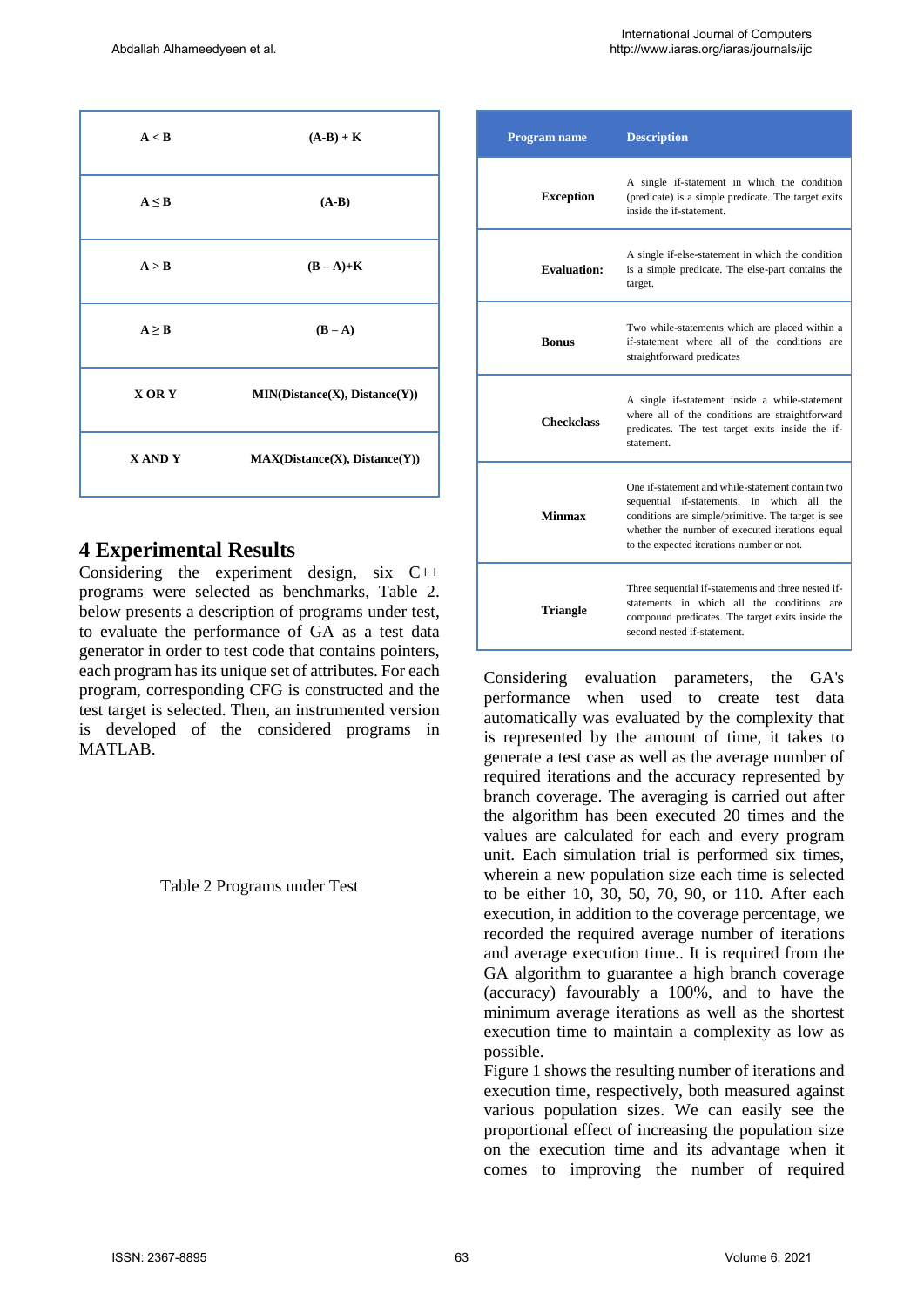iterations, that because if the population size has a few chromosomes, the genetic algorithm has a few possibilities to perform crossover and only a small part of the search space is explored. On the other hand, if the population size is too high, a huge part of the search space is explored, so more time is needed to find the solution.



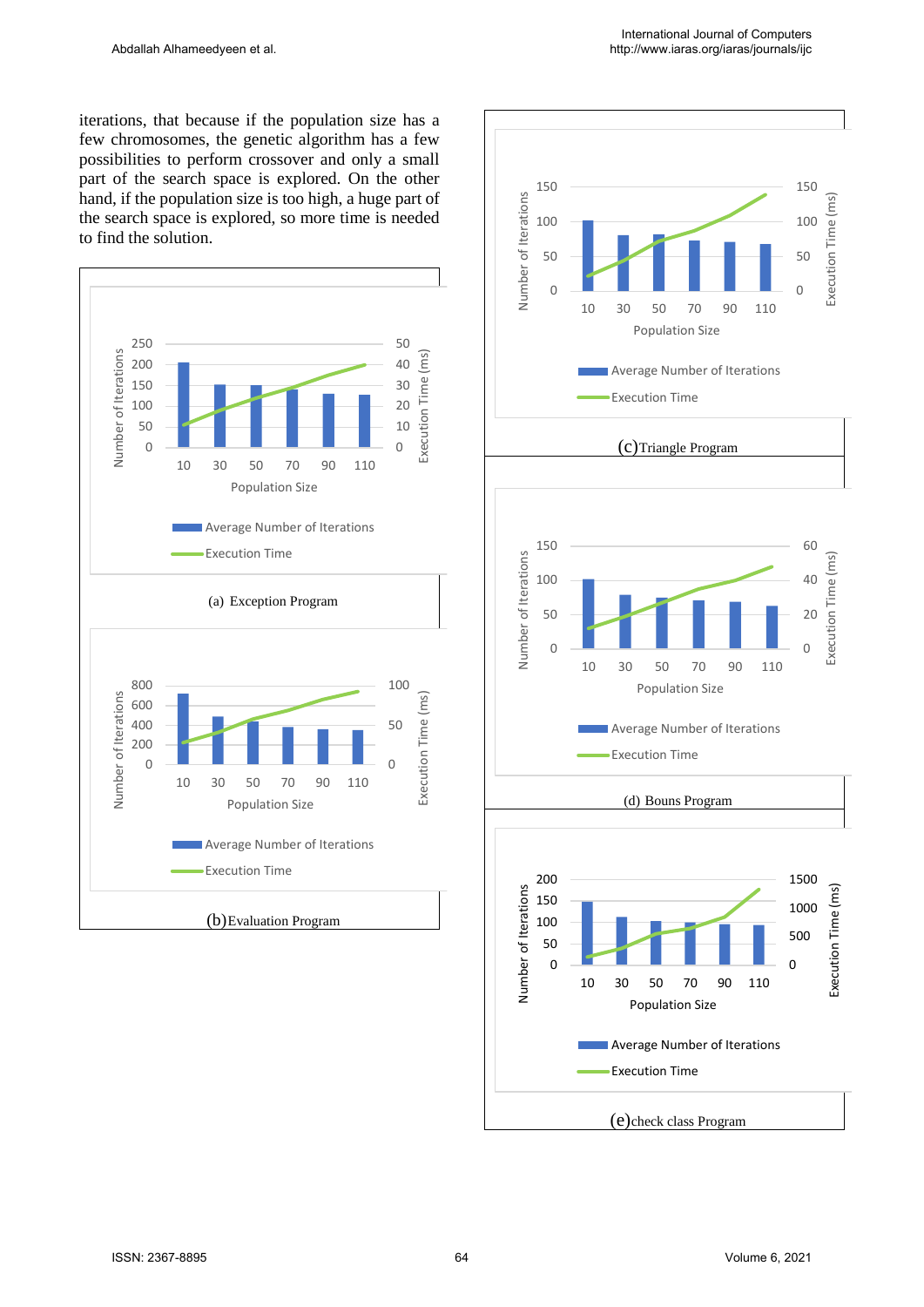

Fig.1 Average No. of Iterations GA.

Figure 2 shows the behavior of GA from generation to generation for the Exception program in two cases with and without pointers included in the source code. As we can see, the presence of a pointer does not affect the number of iterations needed to reach the solution, while it increases the execution time.





Fig.2 Average No. of Iterations and Execution Time for GA Code with pointers (solid) and Code with pointers (dotted)

### **5 Conclusion and Further Research**

In this paper, GA is introduced as a search technique to determine the required test data by branching criteria to test the pointer data type. The experimental results show that this was achieved in such a way that the test objective is met in all the programs under test. This means that the coverage rate is (100%). Furthermore, when the GA uses an integer vector to search for the input domain for the required test sets among several test programs, it gives good results; the number of generations was an average number for all crossover types (single-point, double-point) because the number of possible crossover points integer vector is too small.

Experiments have shown that the single point and double-point crossover in the case of the integer vector give similar results according to the generations' average number in all programs under test. Moreover, the comparison between a program that contains pointers and the same program without pointers shows that the presence of pointers does not affect the number of generations, but it affects the execution time. Further, The fundamental advantage of utilizing the GA as a search technique is its power; because it starts the search from a crowd of points rather than a single point, the chances of being trapped at a local optimum are reduced. Besides, it can also be used for wide range of optimization problems, it provides a good technique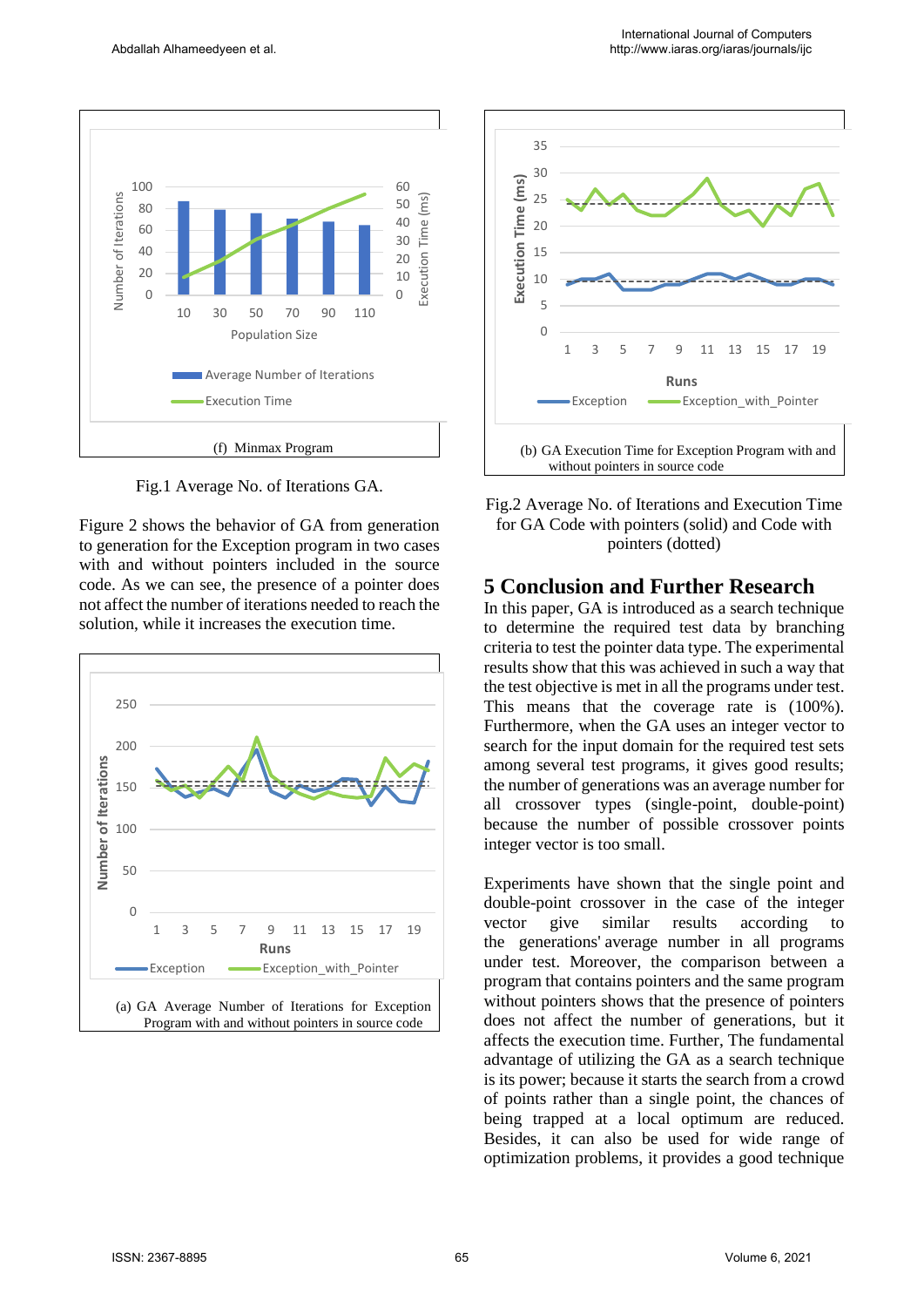for multi-modal problems because GA returns a suite of solutions.

Our future work includes enhancing the fitness function that guides the GA. Also, attempting to develop new operators such as new crossover operators make the search and optimization process easier and faster.

Finally, the execution of pointers for complex types such as linked list will be considered.

#### *References:*

- [1] Hailpern B. and Santhanam P. (2002), Software debugging, testing and verification,IBM Systems Journal, Volume 41, Number 1, Pages 4-12.
- [2] Beizer B. (1990), Software Testing Techniques, 2nd edition, London: Thomson Computer Press.
- [3] Korel B. (1992), Dynamic method for software test data generation. Software Testing, Verification, and Reliability, Volume 2, Number 4, Pages 203-213.
- [4] Duran J. and Ntafos S. (1984), An Evaluation of Random Testing, IEEE Transactions on Software Engineering, Volume 10, Number 4, Pages 438-444.
- [5] Harman M. and McMinn P. (2007), A theoretical &empirical analysis of evolutionary testing and hill-climbing for structural test data generation, Proceedings of the 2007 international symposium on Software testing and analysis, London, United Kingdom, July 9- 12,Pages 73-83.
- [6] McMinn P. (2004),Search-based Software Test Data Generation: a Survey, Software Testing, Verification & Reliability, Volume 14, Number 2, Pages 105-156.
- [7] Kirkpatrick S., Gellat C. D. and Vecchi M. P. (1983), Optimization by Simulated Annealing, Science, Volume 220, Number 4598, Pages 671- 680.
- [8] Trelea, I. C. (2003). The particle swarm optimization algorithm: convergence analysis and parameter selection. Information processing letters, [Volume 85, Number 6,](https://www.sciencedirect.com/science/journal/00200190/85/6) 31 March 2003, Pages 317-325
- [9] Mitchell M. (1996), An Introduction to Genetic Algorithms, Cambridge, London: Massachusetts Institute of Technology, 1st edition.
- [10] Wegener J., Baresel A. and Sthamer H. (2001), Evolutionary test environment for automatic structural testing, Information and Software Technology, [Volume 43, Number 14,](http://www.sciencedirect.com/science?_ob=PublicationURL&_tockey=%23TOC%235642%232001%23999569985%23271817%23FLA%23&_cdi=5642&_pubType=J&view=c&_auth=y&_acct=C000050221&_version=1&_urlVersion=0&_userid=10&md5=085f06e8646be286f212531a3b176923) Pages 841-854.
- [11] Wegener J., Buhr K. and Pohlheim H. (2002), Automatic test data generation for structural testing of embedded software systemsby evolutionary testing, In Proceedings of the Genetic and Evolutionary Computation Conference (GECCO), New York, USA, July 9- 13, Pages 1233-1240.
- [12] Wang Y., Bai Z., Du W, Qin Y.and Liu X.(2008), Fitness calculation approach for the switch-case construct in evolutionary testing,Proceedings of the 10th annual conference on Genetic and evolutionary computation, Atlanta, Georgia, USA, July 12- 16, Pages 1767-1774.
- [13] Bottaci L. (2005), Use of branch cost functions to diversify the search for test data, Proceedings of the UK Software Testing Workshop, University of Sheffield, UK, September 5-6, Pages 151-163.
- [14] The MathWorks (2009),Optimization with MATLAB and the Genetic Algorithm and Direct Search Toolbox, Version 7.4 (R2007a),
- [15] Almasri, N; Tahat, L.; Alshraideh, M., (2016) Maintenance-Oriented Classifications of EFSM Transitions.Journal of Software 11(1), pp. 64- 79.
- [16] Alshraideh, M., Mahafzah, B., Al-Sharaeh, S. (2012).A multiple-population genetic algorithm for branch coverage test data generation. Software Quality Journal, 19(3), pp. 489-513.
- [17] Alshraideh, M. .(2008), A complete automation of unit testing for javascript programs. Journal of Computer Science, 4(12), pp. 1012-1027.
- [18] Alshraideh, M., Bottaci, L., Mahafzah, B. (2010). Using program data-state scarcity to guide automatic test data generation. Software Quality Journal, 18(1), pp. 109-144.
- [19] Boyapati, C., Khurshid, S., & Marinov, D. (2002, July). Korat:Automated testing based on Java predicates. In ACM SIGSOFT Software Engineering Notes (Vol. 27, No. 4, pp. 123- 133).
- [20] Hashim J., Alshraideh, M., Mahafzah, B. (2013). Branch coverage testing using theantirandom technique. Journal on Software Engineering, Oct-Dec.
- [21] Khan, M. E., & Khan, F. (2012). A Comparative Study of White Box, Black Box and Grey Box Testing Techniques. Editorial Preface, 3(6),12- 15.
- [22] Korel B. (1990). Automated Software Test Data Generation, IEEE Transactions on Software Engineering, 16(8), 870-879.
- [23] Allawi H., Al Manaseer W., Al Shraideh M.. (2020).A greedy particle swarm optimization